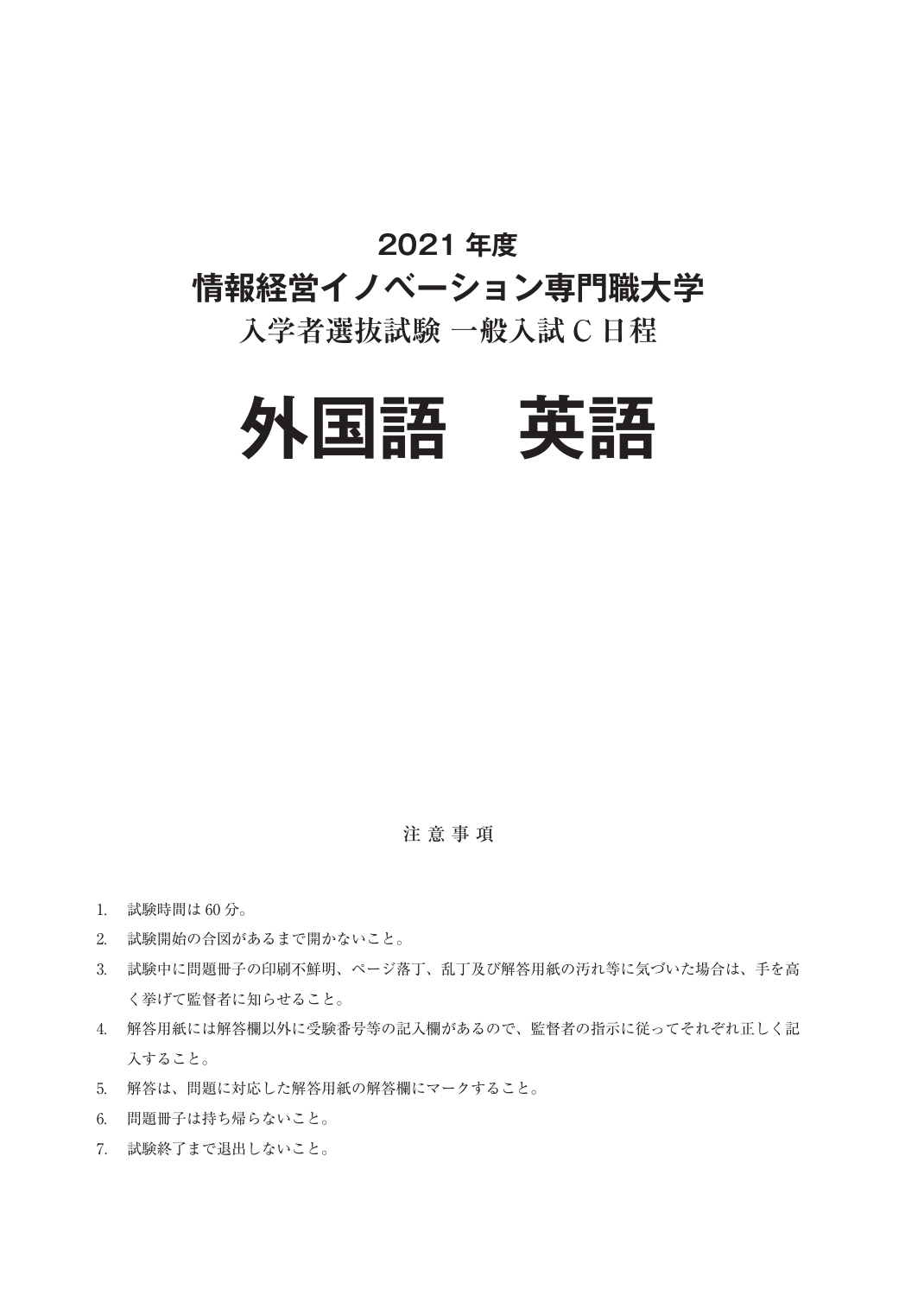あなたは,新型コロナウィルスに関するプレゼンテーションのために,『Returning to School』 という研究資料をグループのメンバーと一緒に読んでいる。この英文に関する各設問⑴~⑸の答 えとして最も適当なものを、それぞれ下の①~4のうちから一つずつ選びなさい。なお $[1]$ ~[8] は,段落ごとに番号をふったものである。 1

- [1]From the data published so far, children seem less likely to acquire the infection than adults, and when they do, they are less likely to develop serious \*symptoms. Although a small minority do become seriously ill — including with a newly identified \*inflammatory syndrome — this is also true of many other viral illnesses.
- [2]"In a pandemic, where so many people are being infected without any prior \*immunity, it is perhaps no surprise that some people are getting \*inflammation during the later stages,"says Saul Faust at the University of Southampton, UK."We do need to understand it better. But what is clear is that for children, it is a very small number and they are almost all getting better, although some do need hospital treatment."
- [3]There is also little evidence of schools and nurseries being major \*breeding grounds for infection, so far — although this is difficult to assess because many countries closed their schools relatively early in the pandemic.
- [4] Some new \*reassurance comes from a report by the Children's Commissioner for England, whose team has interviewed the managers of 44 nurseries that are attached to \*NHS hospitals and have remained open. Three have reported a confirmed case of covid-19 in a child and eight have reported a suspected case, but they have found no evidence of child-to-child \*transmission within the nurseries.
- [5] And although 19 nurseries reported a confirmed or suspected case of covid-19 among their staff, in 10 cases the manager stated that it wasn't caught from the nursery, while in the remaining cases the source was unclear. Similarly, in New South Wales, Australia, just two out of 735 students \*contracted the virus after attending schools where there were nine infected children and nine infected adults.
- [6]On the other hand, opening schools may prompt an increase in cases among the general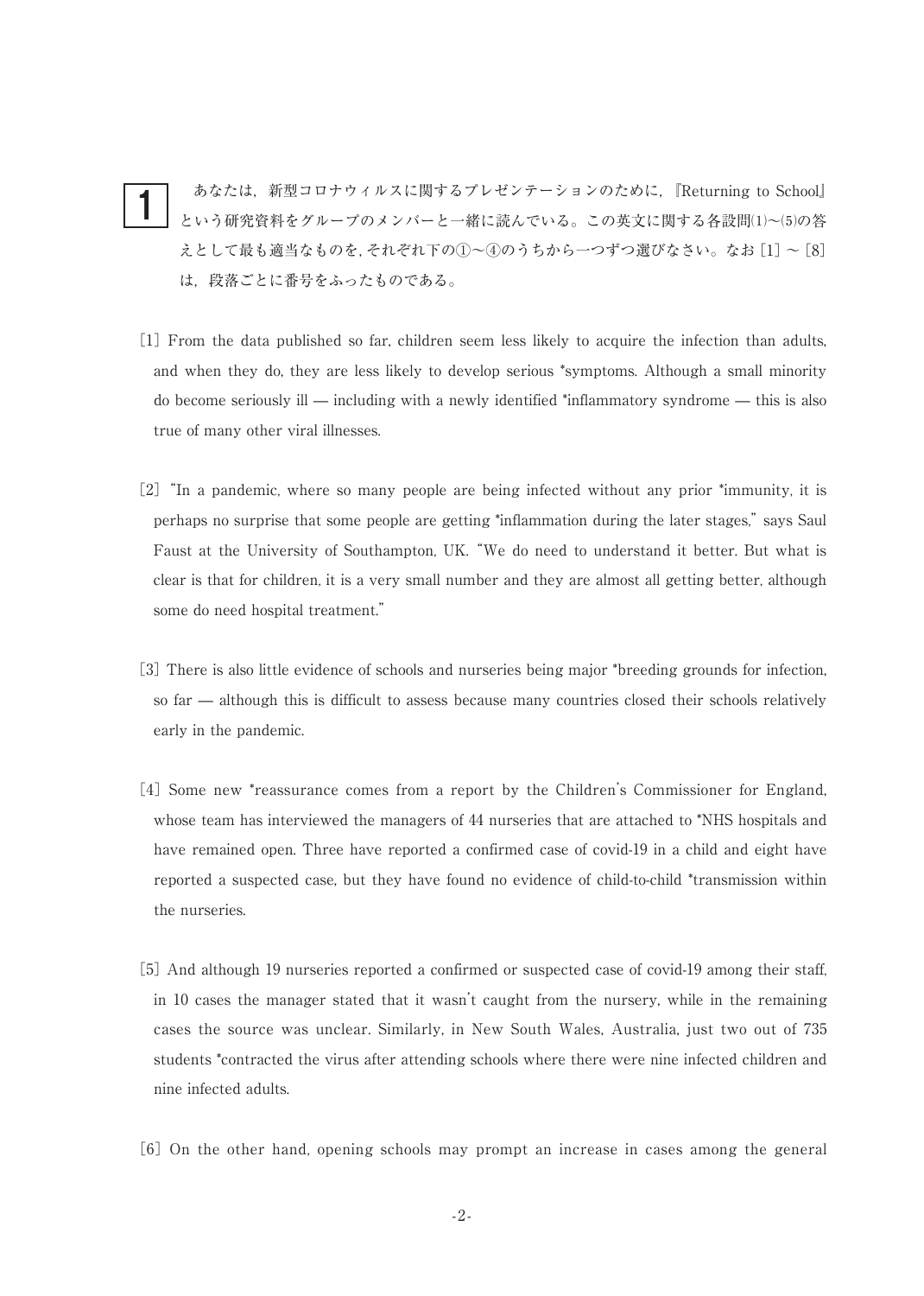population. Denmark, which reopened its primary schools on 15 April, did report an increase in the R number — the average number of people each case goes on to infect — from 0.6 to 0.9 in the following two weeks, but this has since dropped again.

- [7]Even if children don't seem to spread the virus as much as some people had feared, for some families, the risks of sending their children back to school or nursery will \*outweigh the benefits."Of course, you have to consider each family's circumstances, and the risk changes if you have a mum or dad who has cancer, or a grandfather who is living in the same house who has \*hypertension, or the only after-school childcare available to you is grandma, who has cancer,"says Faust."But if it's your child's health you're most worried about, the risk to them appears low."
- [8] However, waiting a while longer could reduce this risk even more. On 22 May, a group of independent scientists announced that modelling suggests that delaying plans to reopen schools in the UK on 1 June by two weeks would \*halve the risk to children, while waiting until September could reduce the risk even further.
- (注) \*symptoms 症状 \*inflammatory syndrome 炎症性症候群 \*immunity 免疫 \*inflammation 炎症 \*breeding 繁殖 \*reassurance 再保証 \*NHS=National Health Service 国営医療サービス事業(イギリス) \*transmission 伝染 \*contracted(病気)にかかった \*outweigh より重くする \*hypertension 高血圧症 \*halve 半減する
- $(1)$  According to the part of the article in  $[1]$  and  $[2]$ , which of the following is true about the children's infection? 1
	- ① Children all are infected as well as adults.
	- ② Many children are infected and a small number of them develop their serious illness.
	- ③ Many children are not infected but a small number of them are infected.
	- ④ Children all are not infected and a small number of adults are infected.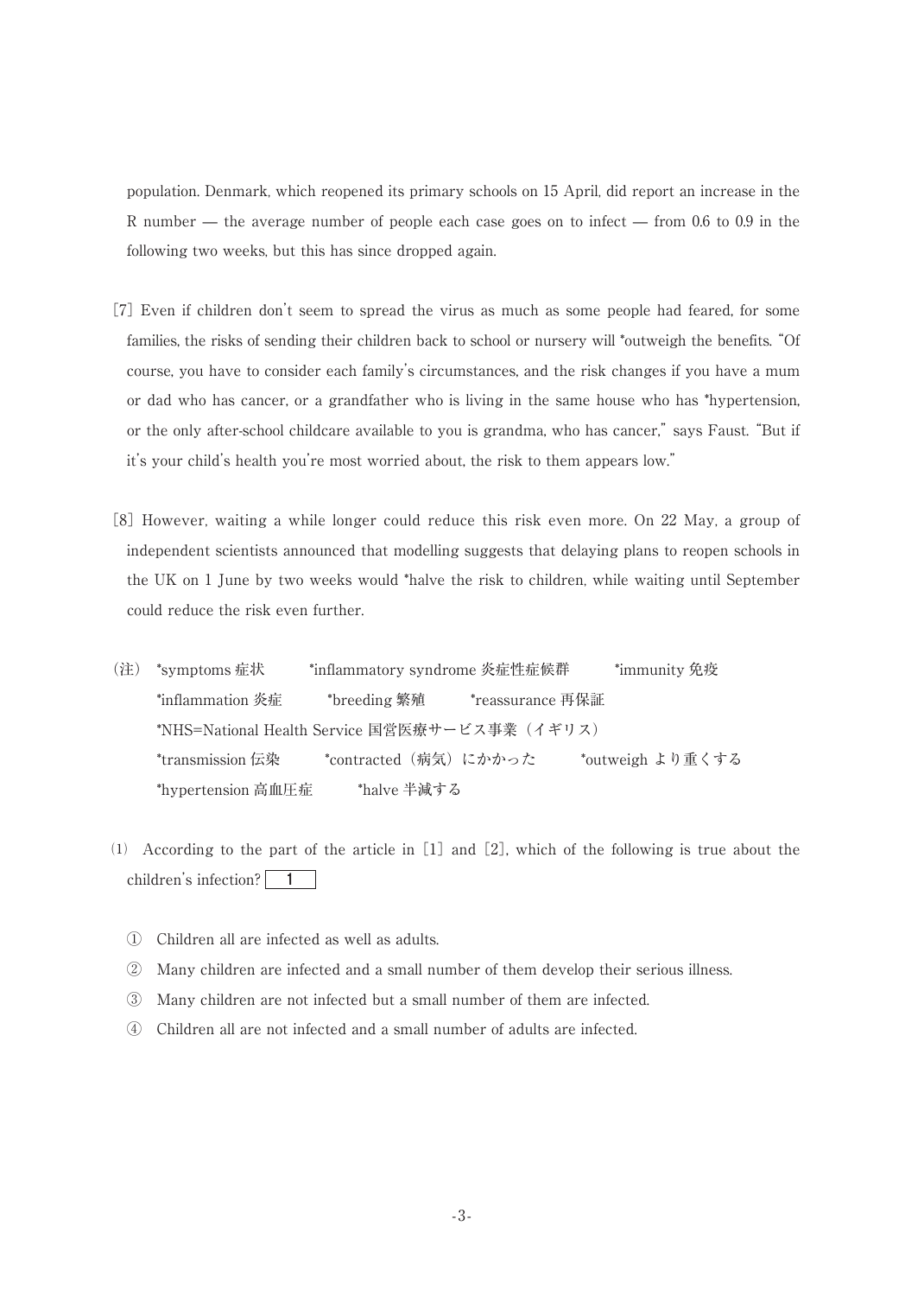- ⑵ What was the reason why there was little evidence about children's infection in a covid-19 pandemic? 2
	- ① Observing children's infection for study at school and nurseries was not allowed due to the priority to save the children from the pandemic.
	- ② The number of data from nurseries and schools was very small due to the most schools which closed early before the pandemic.
	- ③ Researchers didn't need to investigate according to the data that they had not been infected.
	- ④ Doctors didn't believe that children were infected because they mostly saw adult patients who were infected.
- ⑶ Your group is summarizing the report by the Children's Commissioner for England in[4]to make a pie chart below. To complete it, the data item from 10 nurseries is  $\parallel$  3



\*The numbers of the nurseries reporting the cases are shown in the pie chart.

- ① Infected staff who were either confirmed or suspected but the source wasn't clear
- ② Staff infected outside of the nurseries who were either confirmed or suspected
- ③ One infected child who was confirmed in the nurseries
- ④ One infected child who was suspected in the nurseries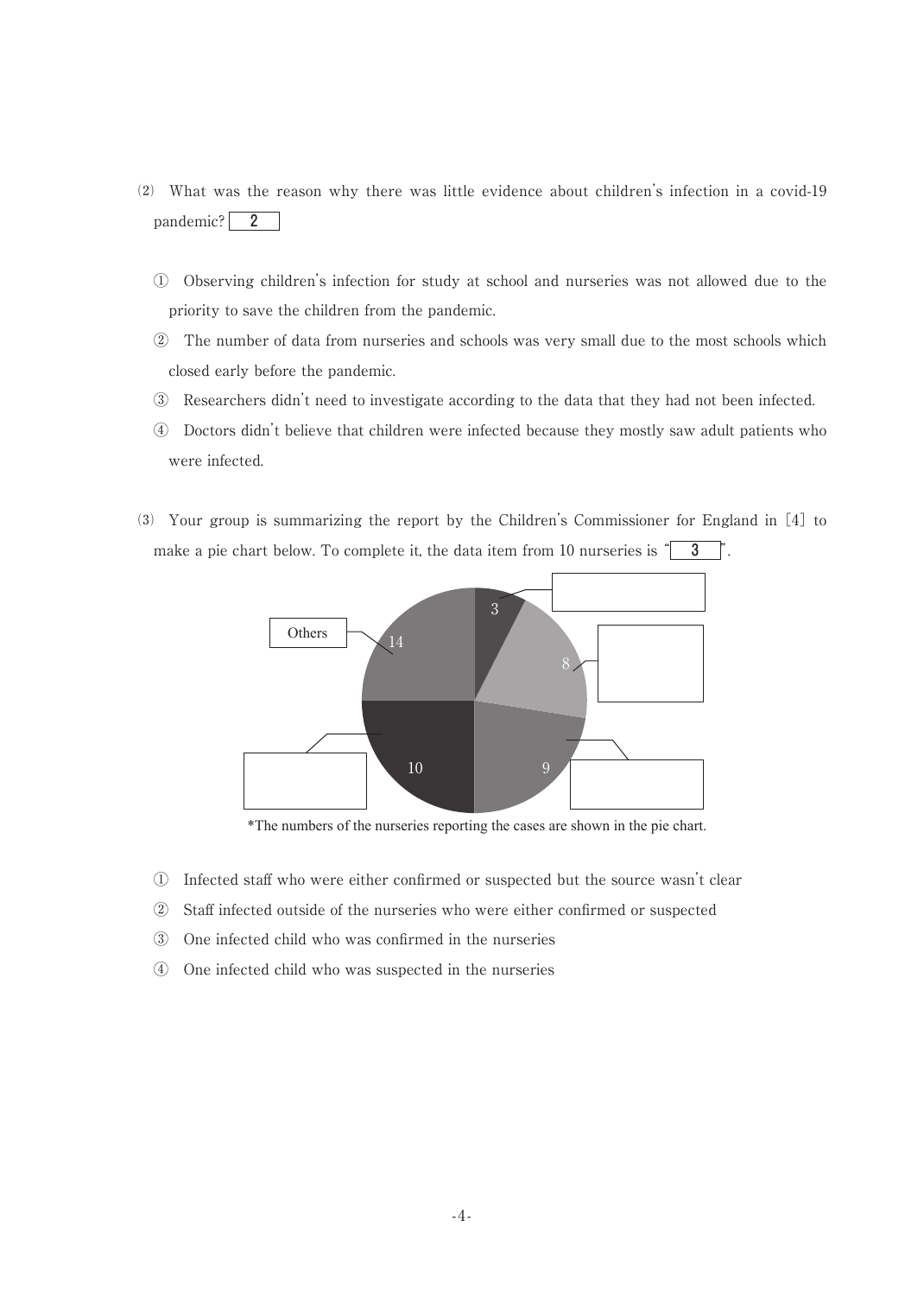- $(4)$  According to the paragraph [6] and [7], the strongest concern by reopening schools was  $4$  .
	- ① how to keep the children away from their family with diseases
	- ② how to make the risk small by keeping the children's health
	- ③ how to make up for lost classes during the closing period
	- ④ how to keep the schools and nurseries clean against the children's transmission
- ⑸ Referring to the reports or studies in the article, what study on children's infection at schools and nurseries would you need to conduct the most in order to reopen or to keep them open?  $5$ 
	- ① A study on where in a school or a nursery children spread the virus.
	- ② A study on whether staff spread virus to children within a school or a nursery.
	- ③ A study on what children do after coming back from a school or a nursery.
	- ④ A study on how children within a school or a nursery are infected.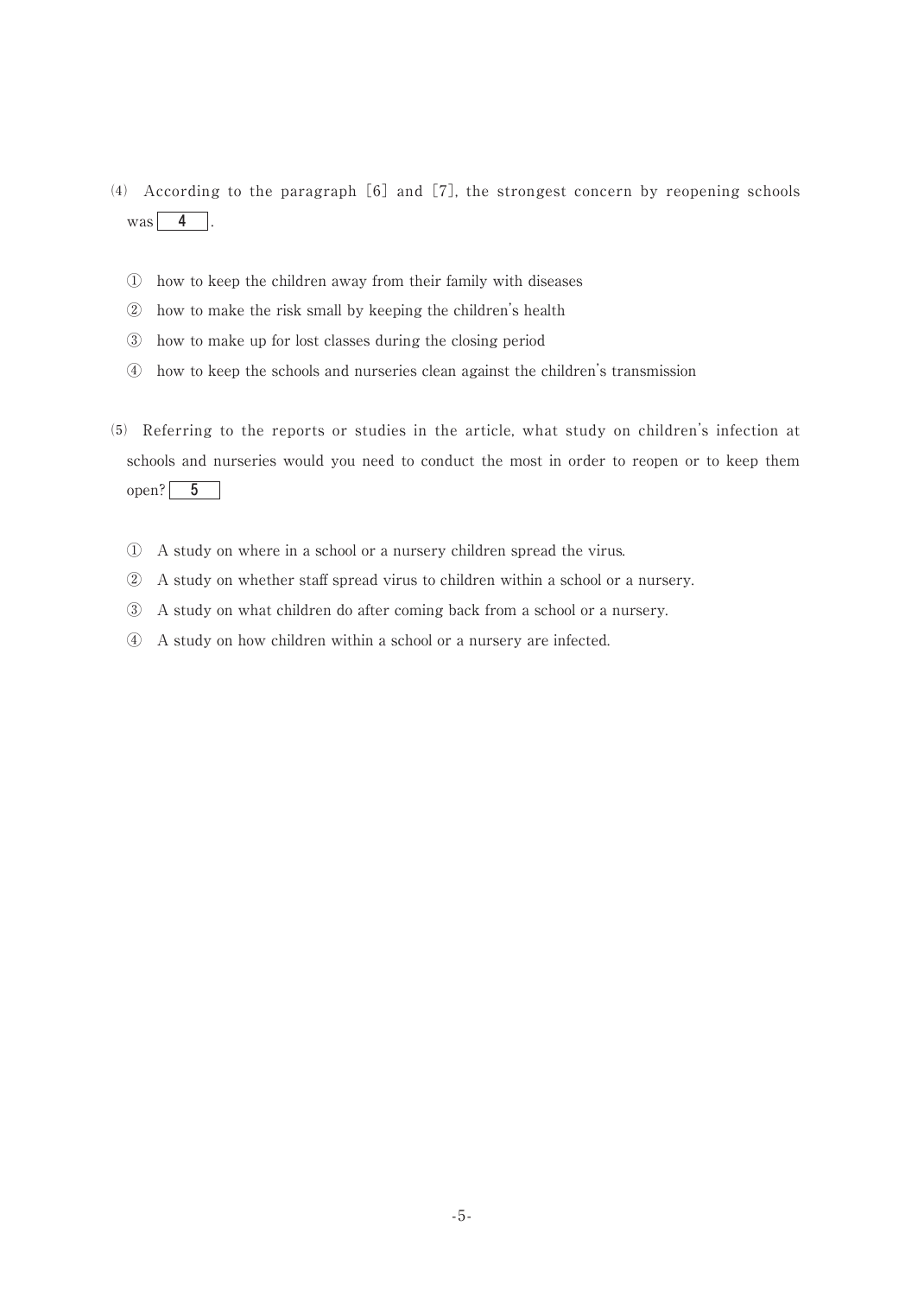#### あなたは,グループで「人々を動かす原動力」について調べ,発表するための資料として昨年 の夏に掲載されたある雑誌の投稿記事の一部を読んでいる。どのような内容の記事であるかよく 読み,⑴~⑺までの各設問に答えなさい。 2

\*Conservation biologist Amy Dickman has focused on understanding the drivers of conflict between humans and large \*carnivores, and how those issues can best be addressed.

In 2009, having just completed her \*PhD,  $_{(1)}$ Amy Dickman moved to a small village on the southern edge of Ruaha National Park, \*slap bang in the middle of Tanzania, where she established a small bush camp. Some nights, she was kept awake by local people celebrating lion kills — strange as it may sound, it was the reason Dickman was there.

Having worked on cheetah conservation in Namibia, and other big-cat projects, Dickman was drawn to the issue of why people kill carnivores — lions especially — and what can be done about it.

"During  $_{(2)}$ my studies, I found there was a lot of reported conflict locally, but no one admitted to doing much killing," she recalls. "This didn't seem right. I didn't feel we were getting to the truth of it."

Dickman wanted to get to know the villagers and find out  $\alpha$  what she could do to improve their lives. If she could do that, she might then also be able to persuade them to leave the lions in peace.

For months, she made no progress. It was something totally unplanned that helped her make the \*breakthrough."We put up two solar panels for our laptops, and they used to turn up to charge their mobile phones," Dickman says. "It was a slow start to a relationship."

She knew  $\alpha$  lion killing was taking place to protect \*livestock, but other factors were at play, too. "Local \*warriors were doing it for the same things that drive people all over the world — money, power and sex," she says. Young women came to local dances hoping to \*pair off with lion killers, as they had the highest status.

Dickman and her team had to find a way to reduce conflict levels but also to make lion killers less \*alluring to the opposite sex.

\*Reinforcing livestock \*enclosures proved highly effective at reducing attacks, but the team also persuaded warriors to reinvent themselves as Lion Defenders(modelled on the Kenyan Lion Guardians project) for which they'd be paid and be taught to read and write. Suddenly, it was the men protecting lions that had a high status.

In 2011, Dickman's team detected 25 lion kills in a small \*arc of village land — about 100 times higher than would be allowed under trophy hunting. She hasn't \*eliminated the problem entirely, but it's significantly smaller nearly a decade on.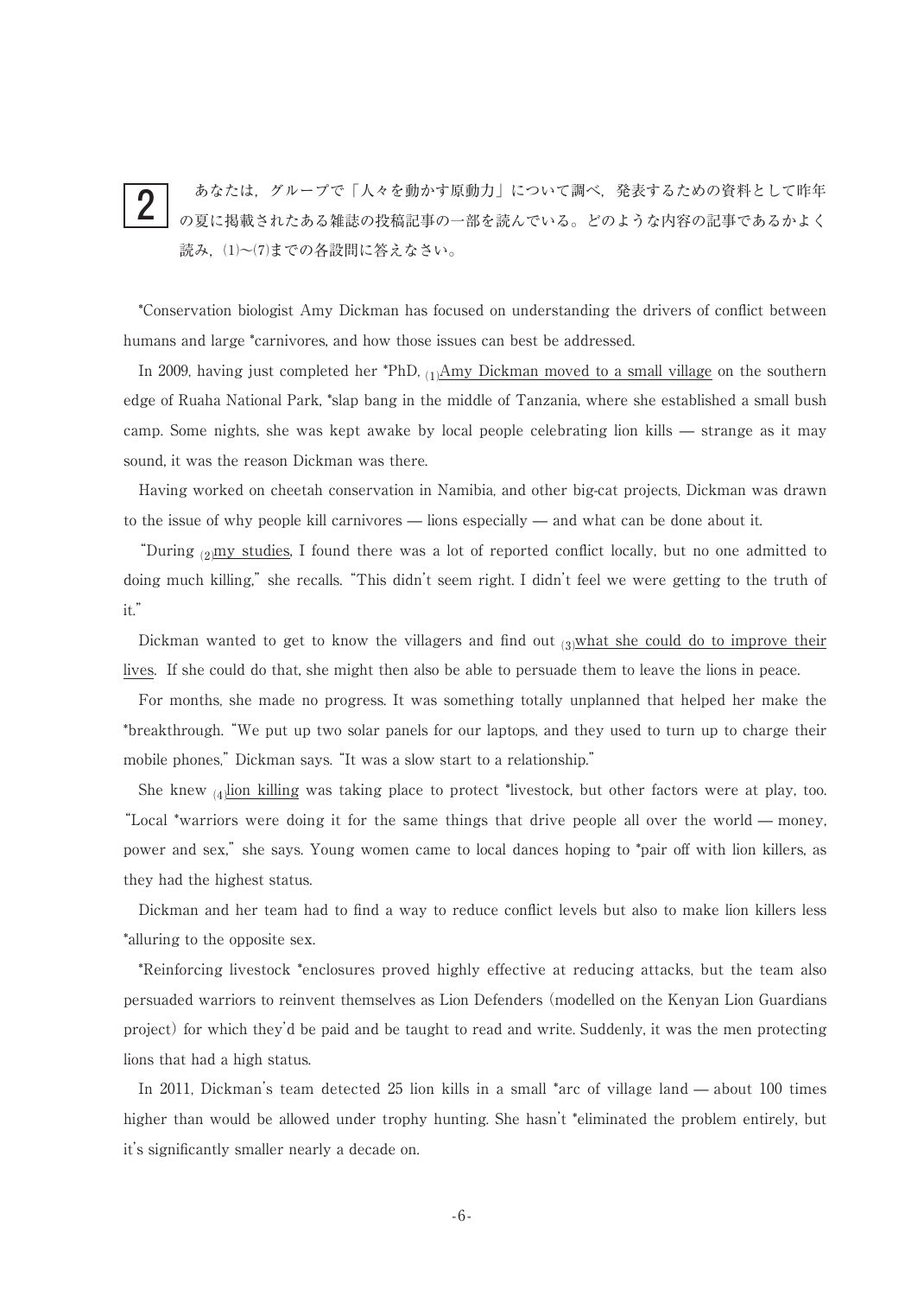Today,  $\frac{1}{5}$ the project works across 16 local villages and has a budget of more than £300,000 a year. Some of the funds reach local people by way of a novel competition — the more wildlife villagers maintain on their land (as demonstrated by camera-traps), the more community benefits they receive. Carnivores result in more benefits than \*antelopes.

With over 70 people employed by the project, Dickman now spends more of her time in the UK, managing proceedings and fund-raising. The project is currently collaring lions (nine so far) to provide better information on where they go and how many are being killed.

Lions fascinate people, Dickman says,"They have beauty and the power to kill you. Our generation has the ability to decide if they are allowed to survive."

- (注) \*Conservation biologist 保全生物学者 \*carnivores 肉食動物 \*PhD 博士号 \*slap bang 正に \*breakthrough 突破口 \*livestock 家畜 \*warriors 戦士 \*pair off 男女ペアになる \*alluring 魅惑している \*Reinforcing 強化すること \*enclosures 囲い \*arc 弧 \*\*eliminated 除去した \*antelopes レイヨウ(ウシ科の一種)
- ⑴ 下線部⑴のきっかけとなったことは何か。本文に書かれている事実に照らして,最も適切なものを, 次の①~④のうちから一つ選びなさい。 6
	- ① タンザニアの国立公園から,肉食動物に関する調査依頼が来たこと。
	- ② 保全生物学に関する博士号の学位をとること。
	- ③ 人類の肉食動物殺傷の理由とそれへの対処に関する問題点に携わったこと。
	- ④ タンザニアの小さな村で,肉食動物殺傷の祝いの儀式をしているという話を聞いたこと。
- ⑵ 下線部⑵から,Dickman 氏がどのようなことを感じ取ったか。最も適切なものを,次の①~④の うちから一つ選びなさい。 7
	- ① たくさんの研究で真実が報告されているので,別の調査をしなくてはならないこと。
	- ② たくさんの研究で多くの研究者が挑戦しているが,だれも成功していないこと。
	- ③ たくさんの研究での報告はあるが,だれも真実に向かっていないこと。
	- ④ たくさんの研究でまだ真実がわからないが,先へは進んでいること。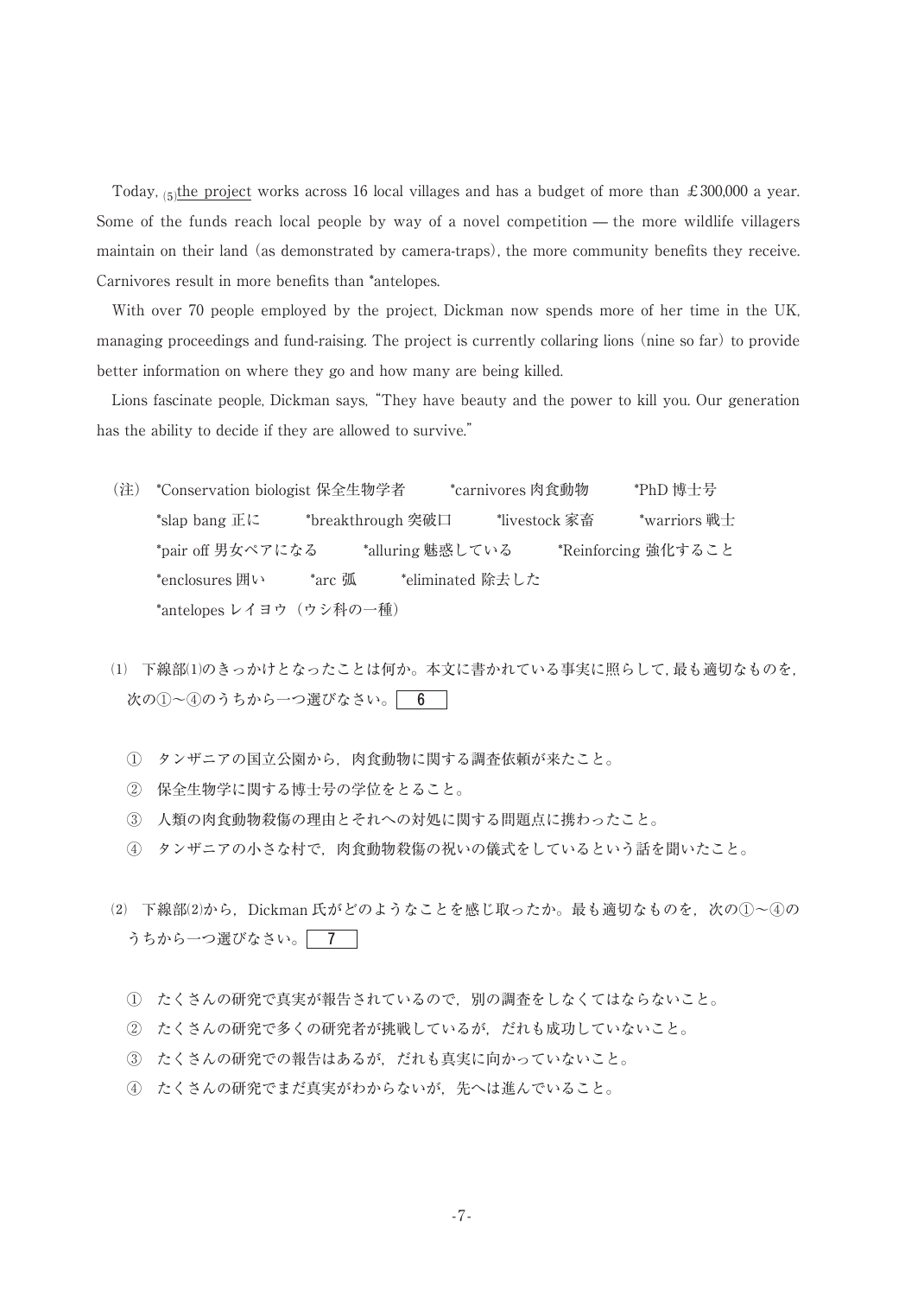- ⑶ 下線部⑶の最初のきっかけとなることは何か。最も適切なものを,次の①~④のうちから一つ選び なさい。| 8 |
	- 設置した太陽光パネルで,村人が携帯電話の充電ができるようになったこと。
	- 村人が家畜の命をライオンから守るために囲いを強化するように伝えたこと。
	- 村人に新しい仕事を与え,その仕事にプライドを持ってもらうようにしたこと。
	- 村人が野生動物に関する情報を得られるようにインターネットをつないだこと。
- ⑷ 下線部⑷の目的は何か。最も適切なものを,次の①~⑤のうちから二つ選びなさい。



- 村を訪問する客をもてなすため。
- 村の伝統的な儀式を行うため。
- 村の貴重な収入を得るため。
- 村人の家畜を守るため。
- 村の中で強い男を誇示するため。
- (5) 下線部(5)の内容の例を具体的に表しているものはどれか。最も適切なものを,次の①~④のうちか ら一つ選びなさい。 11
	- 10 年間の調査結果を地元政府に知らせ,野生動物を守る予算を組んでもらうこと。
	- 競争的な方法で,村人が守る野生動物の量に応じて,村への給付金を増やすこと。
	- ライオンに首輪をつけることで,村人がライオンの行動範囲を把握すること。
	- 多くのスタッフを雇い,予算を増やすために,ライオンに関する情報を広く伝えること。
- (6) Dickman 氏の発言として最も適切なものを, 次の①~4のうちから一つ選びなさい。 12
	- 野生動物を生かすかどうかは,地球環境を正常なものに保つ一つの取り組みだ。
	- 真の文明の発達は,最終的に野生動物を守ることにつなげなくてはならない。
	- 理想を追求することは大切だが,予算をつける取り組みがなければ実現しない。
	- 美と力で魅了する野生動物を生かすかどうかは,私たちの世代の判断で決まってしまう。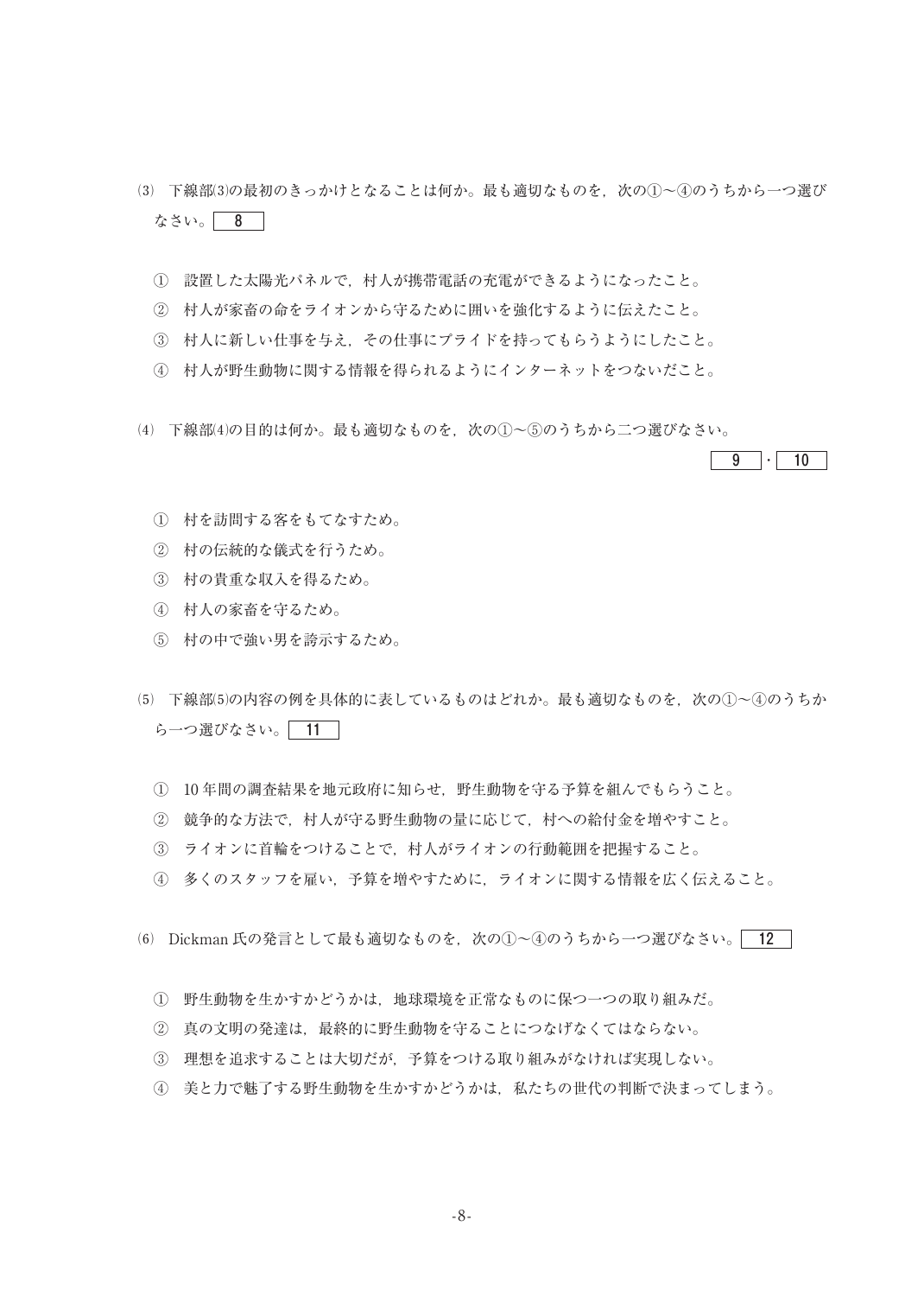- ⑺ あなたのグループのテーマ「人々を動かす原動力」を本文の内容に照らして考えると,どのような ことが言えるか。最も適切なものを、次の①~④のうちから一つ選びなさい。<br>
<br>
13
	- ① 頭の中で理解していることを現実のものに変えていくには,実現する人の心に情熱があるかどう かということ。
	- ② 単に大切なことを主張して説得するのではなく,人々が大切にしていることを理解した上で何が できるかを考えること。
	- ③ プロジェクトを考えるとき,スタートからゴールまですべてを見通した上で,計画を立てること が大切であること。
	- ④ 正しいことを主張するだけではなく,説得される人の話をよく聞いて,妥協点を見つけることが 真の成果につながるということ。